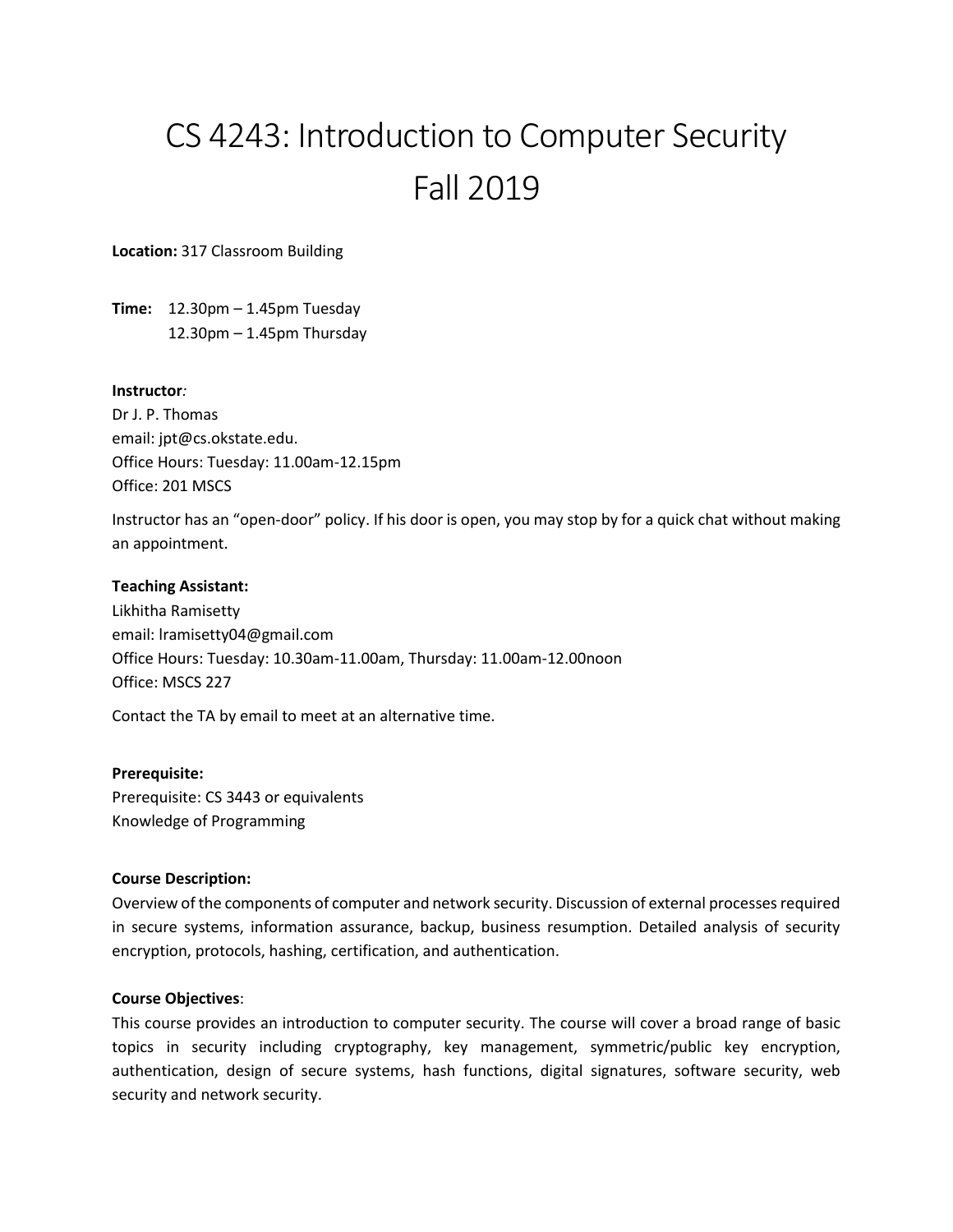# **Course Outline:**

Topics to be covered

A. Overview of Computer Security

Part I: Introduction to security protection mechanisms (4 weeks)

- B. Protection using Access Control Matrix
- C. Introduction to Cryptography. Topics to be covered in outline include Data Encryption Standard and Advanced Encryption Standard, Public key cryptography, Cryptographic checksums such as HMAC and Digital signatures
- D. Introduction to Key Management. Topics will include Key generation and exchange, Cryptographic key infrastructures, storing and revoking keys
- E. Authentication mechanisms. This section will briefly describe password selection, Attacking passwords, Biometrics, Location based authentication and Multifactor authentication
- F. Design of secure systems

Part II - Vulnerabilities and attacks (11 weeks)

- G. Attacks on Software
	- a. Attacks on privileged programs
	- b. Attacks through environment variables
	- c. Buffer overflow attack
	- d. Attack which does not require the stack (Return-to-libc attack)
	- e. Exploiting the format string vulnerability
	- f. Exploiting race condition vulnerability including the Dirty COW race condition
- H. Web attacks
	- a. Cross-site scripting attack
	- b. SQL injection attack
- I. Attacks on Networks
	- a. Packet sniffing and spoofing
	- b. Attacks on the TCP protocol
	- c. Firewall protection
	- d. Domain Name System attacks
	- e. Attacks on Public Key Infrastructures

# **Textbook:**

Computer & Internet Security: A Hands-on Approach 2nd Edition, Wenliang Du, 2019 ISBN-13: 978-1733003926 ISBN-10: 1733003924

# **References (optional):**

Computer Security: Art and Science, 2<sup>nd</sup> Edition by Matt Bishop, Addison Wesley, 2019 ISBN-13: 978-0-321-71233-2 ISBN-10: 0-321-71233-12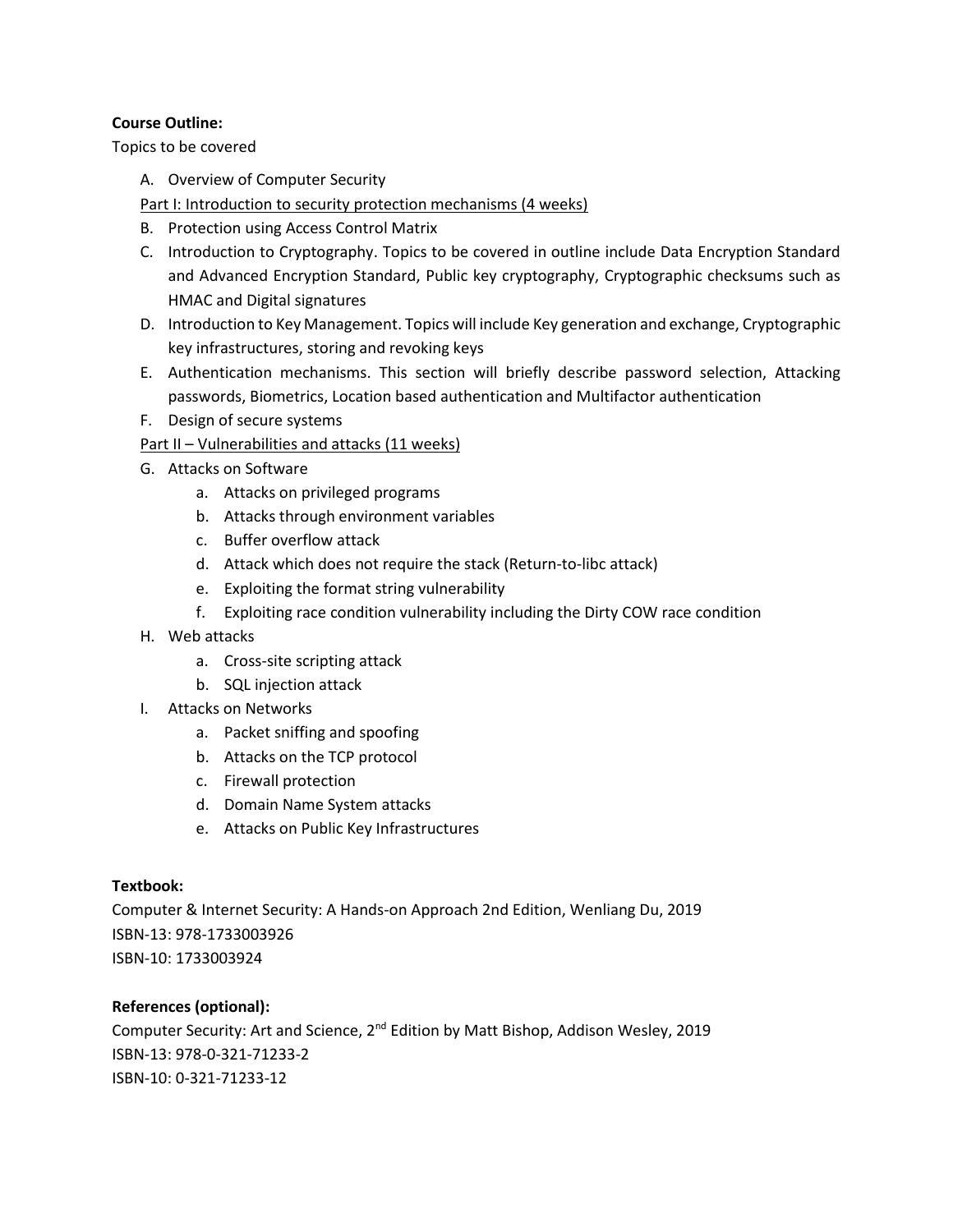## **Grading:**

- Homework = 20%
- Lab Assignments = 40%
- Quizzes (\*4) = 20% (September 17<sup>th</sup>, October 8<sup>th</sup>, October 29<sup>th</sup>, November 19<sup>th</sup>)
- $Finals = 20%$

## **Communication medium**:

All notes, assignments and class announcements will be on Canvas

## **Letter Grades:**

Grade A: 90 - 100 % Grade B: 80 – 89 % Grade C: 70 –79 % Grade D: 60 - 69 % Fail (Grade F): 0-59 %

## *Attendance Policy:*

Attendance is strongly encouraged, but not required. Students are responsible for any material covered in class. Some of the material covered in class will not be in the required textbook. Announcements about tests etc. will be made in class and/or Canvas. Students are also expected to regularly check their e-mails and Canvas.

## **Late submission penalty:**

1 calendar day late: 10% penalty - date based on submission 2 calendar days late: 20% penalty - date based on submission 3 calendar days late: 40% penalty - date based on submission 4 calendar days late: 60% penalty - date based on submission 5 or more calendar days late: 100% penalty - date based on submission

## **Collaboration Policy**

*Examinations/Tests***:** No discussion of any kind (except with the instructor) is allowed. No access to any type of written material is allowed unless it is an open book test. Students who **do not** comply with the described collaboration policy will receive a grade of F in the course. Furthermore, the case will be reported to the University Officials.

*Drop and Add Policy:* Students will be allowed to drop as long as the University permits them to do so. A grade of W or F will be determined on the basis of the points earned until that time.

*Academic Dishonesty/misconduct:* The Computer Science departmental policy for academic dishonesty and misconduct applies to this class. In addition, a student attempting to gain unfair advantage by keeping